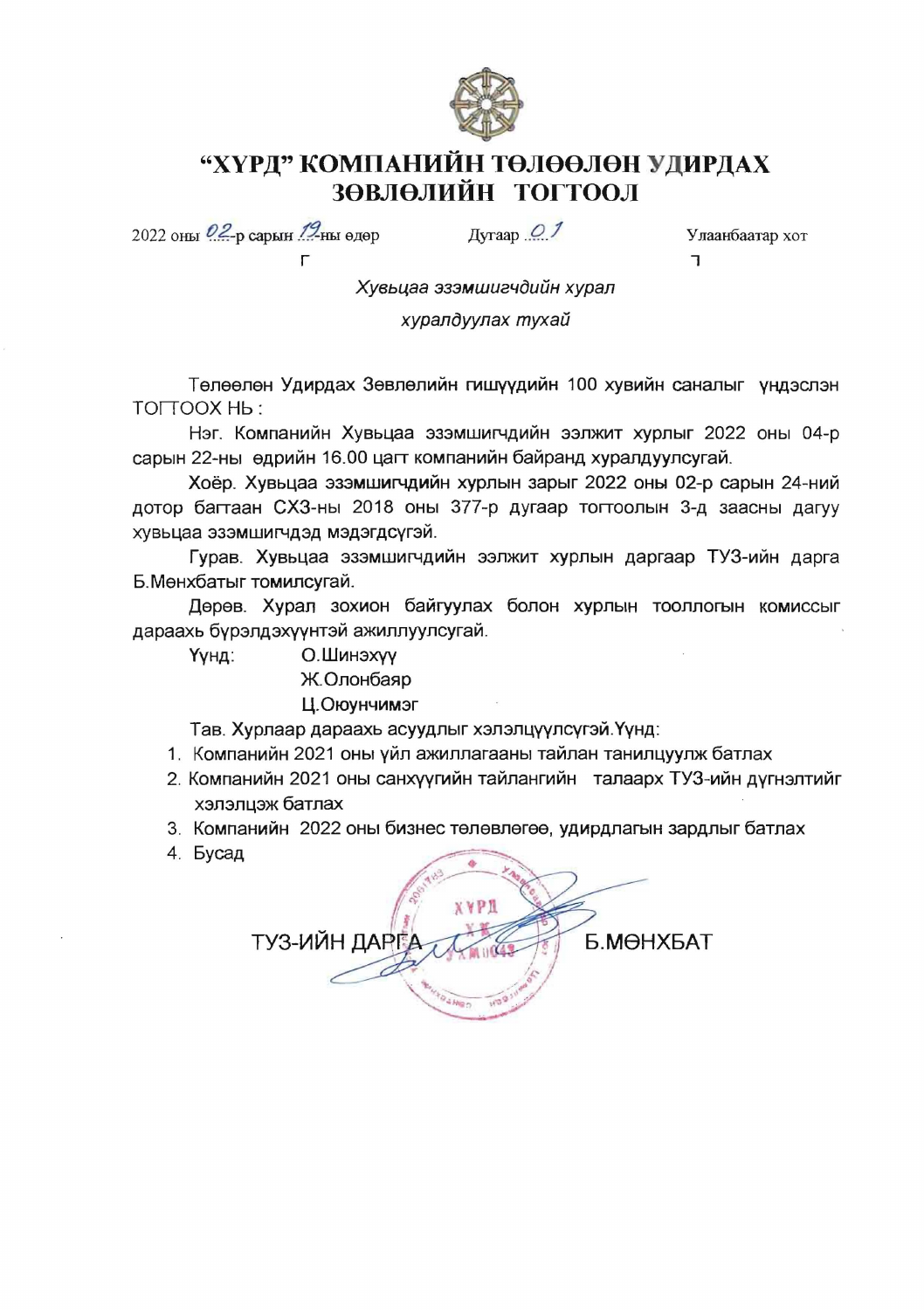

## "ХҮРД" КОМПАНИЙН ТӨЛӨӨЛӨН УДИРДАХ ЗӨВЛӨЛИЙН ТОГТООЛ

2022 оны  $2\ell$ -р сарын  $1\ell$ -ны өдөр

Дугаар <sup>02</sup>

Улаанбаатар хот

 $\Gamma$ T. Саналын хуудасны агуулга, загвар батлах тухай

Төлөөлөн Удирдах Зөвлөлийн гишүүдийн 100 хувийн саналыг үндэслэн TOLTOOX Hb:

Нэг. Компанийн Хувьцаа эзэмшигчдийн 2022 оны ээлжит хурлын саналын хуудасны агуулга, загварыг хавсралтын дагуу баталсугай.

Хоёр. Хувьцаа эзэмшигчдийн саналын хуудсыг хүлээн авах сүүлчийн өдрийг 2022 оны 04-р сарын 22-ны өдрийн 16.00 цагаар дуусгавар болгосугай.